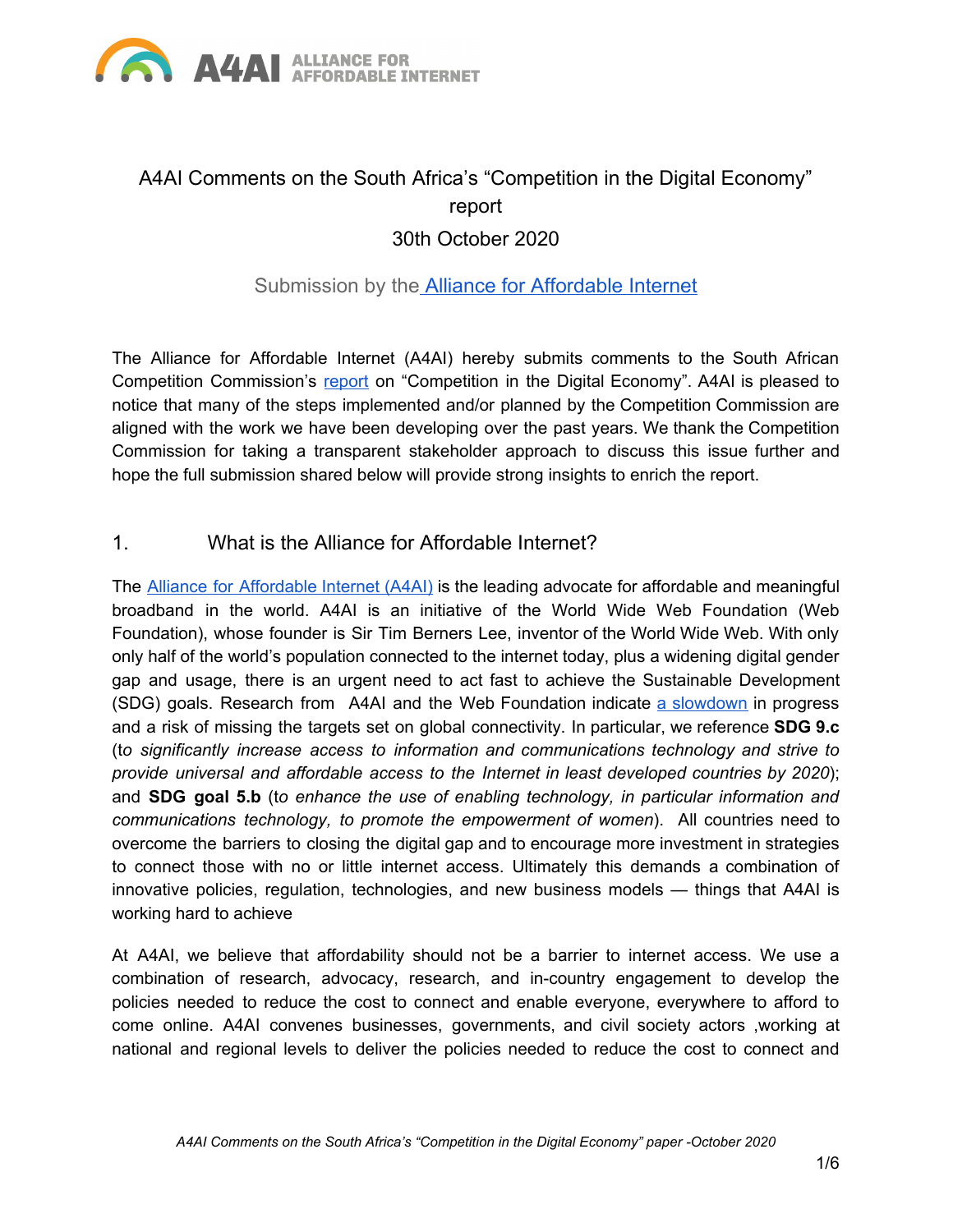#### A4A **ALLIANCE FOR AFFORDABLE INTERNET**

make universal, affordable internet access a reality for all. Please see A4AI's website for more information $1$ .

# 2. Missing affordability data - Item 1.3 of the Report

Various figures and tables are available at the report. We would like to suggest adding numbers related to affordability, which can be found in our 2019 [Affordability](https://a4ai.org/affordability-report/report/2019/) Report. South Africa is one of the largest economies and best connected societies in Africa, but large inequalities exist making the cost of broadband particularly expensive for many, as highlighted in our submission to the Competition [Commission](https://1e8q3q16vyc81g8l3h3md6q5f5e-wpengine.netdna-ssl.com/wp-content/uploads/2017/11/A4AI-Submission-to-the-Competition-Commission-of-South-Africa.pdf) of South Africa in 2017**.** We would like to share data from our internal model,(see Table 1) which found that internet access is unaffordable for about 80% of the population.

#### **Table 1 Internet Affordability breakdown by Income quintiles**

| <b>Income Quintiles</b> |                      |                  |            |                       |                                                                                  |
|-------------------------|----------------------|------------------|------------|-----------------------|----------------------------------------------------------------------------------|
| Lowest 20%              | <b>Second</b><br>20% | <b>Third 20%</b> | Fourth 20% | <b>Highest</b><br>20% |                                                                                  |
| 2.4%                    | 4.8%                 | $8.2\%$          | 16.5%      | 68.2%                 | <b>Income Share (World Bank,</b><br>2014)                                        |
| 7.973                   | 15.947               | 27.242           | 54.817     | 226,577               | Projected income held (as<br>billions) - US\$                                    |
| \$689.98                | \$1,379.97           | \$2,357.44       | \$4,743.64 | \$19,607.04           | Projected income per capita -<br>US\$                                            |
| \$57.50                 | \$115.00             | \$196.45         | \$395.30   | \$1,633.92            | Projected monthly income per<br>capita - US\$                                    |
| 18.03%                  | 9.01%                | 5.28%            | 2.62%      | 0.63%                 | Data affordability (1GB prepaid<br>data as % of average monthly<br>income, 2019) |

*Source : A4AI .* 2019

The situation is likely to be more dire, with greater disparities if the newly launched target of Meaningful [connectivity](https://a4ai.org/meaningful-connectivity/) is applied. We believe this staggering proportion shown above should be acknowledged in the "Competition in the Digital Economy" report . A successful digital economy is one that gives all its citizens the chance to connect in an affordable and meaningful way. To this end A4AI has been consistent in its advocacy on affordability, lent to the #datamustfall campaign where we testified before the South African [Parliamentary](https://a4ai.org/is-internet-access-in-south-africa-affordable-no-a4ai-tells-parliament/) Committee in [2016](https://a4ai.org/is-internet-access-in-south-africa-affordable-no-a4ai-tells-parliament/) .

<sup>1</sup> A4AI's Website: <https://a4ai.org/>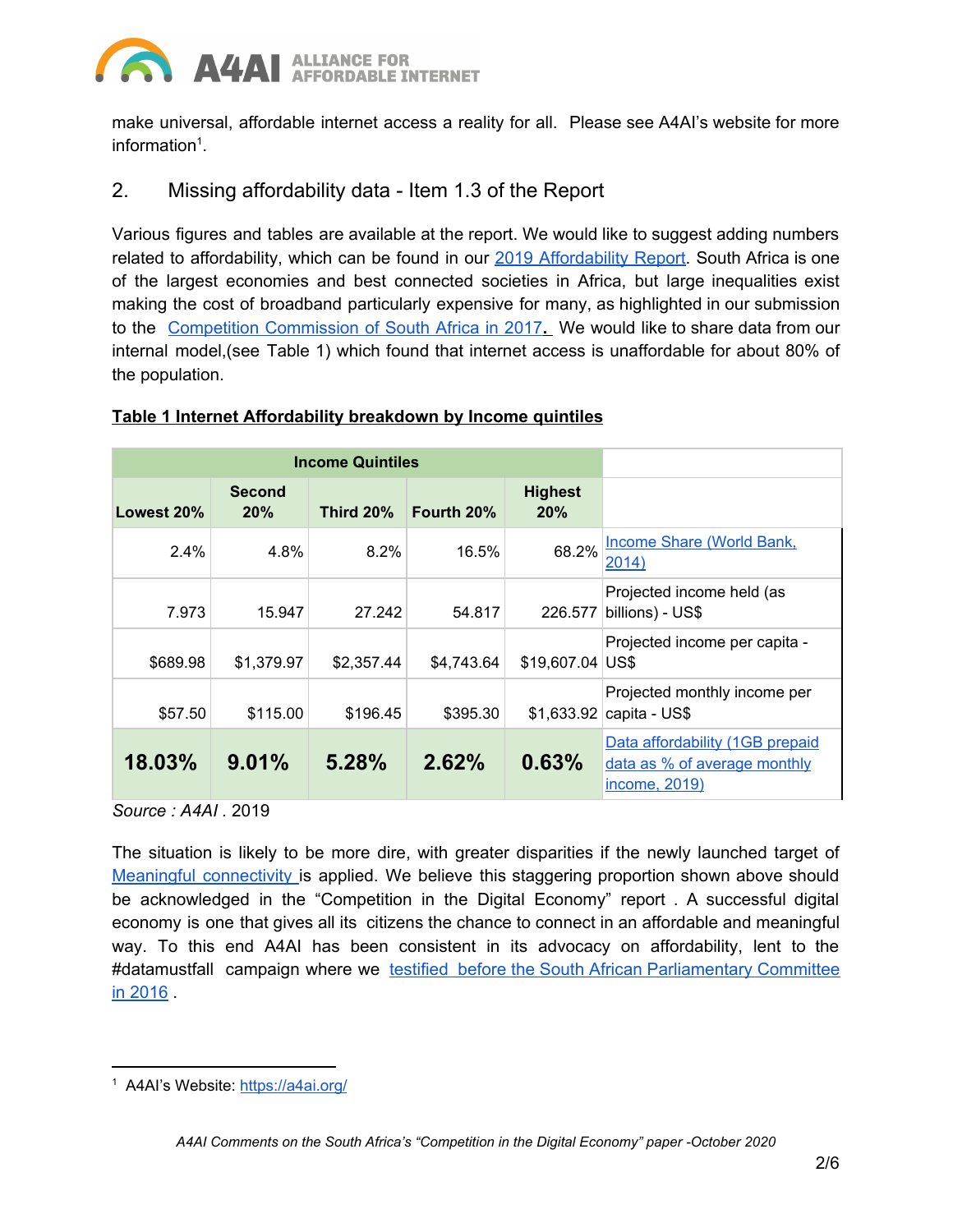

### 3 Meaningful connectivity and competition

A strong digital economy has to be underpinned by quality broadband connection. This justifies the need to raise the bar for internet access as advocated by the Alliance for Affordable Internet (A4AI), to the recently launched "Meaningful [Connectivity"](https://docs.google.com/document/d/1qydsmTY4hln3pP4dWJbCSRFna8SfDYAtGfacKYwhVk8/edit) target. This Meaningful connectivity (MC) target is a way to measure not only if a user has access to the internet, but the level of connection they have. This 2020 research presents targets to address the quality of access and sets more ambitious policy goals for digital development. Considering that the level of connectivity, its affordability and quality varies widely across different countries and regions, it is important to understand which minimum thresholds should be in place. Thus, the MC standard sets these minimum thresholds across the four dimensions of internet access that matter most to users, according to the following:

- A fast connection minimum threshold: 4G mobile connectivity
- An appropriate device minimum threshold: access to a smartphone
- Enough data minimum threshold: an unlimited broadband connection at home or a place of work or study
- Regular internet use minimum threshold: daily use

The dimensions are further illustrated in table 2 below:



It is worthy of note that the thresholds leading to this target are grounded on relevant, evidence-based and measurable criteria. The process of arriving at these, involved a series of consultations with different stakeholders, research exercises including nationally representative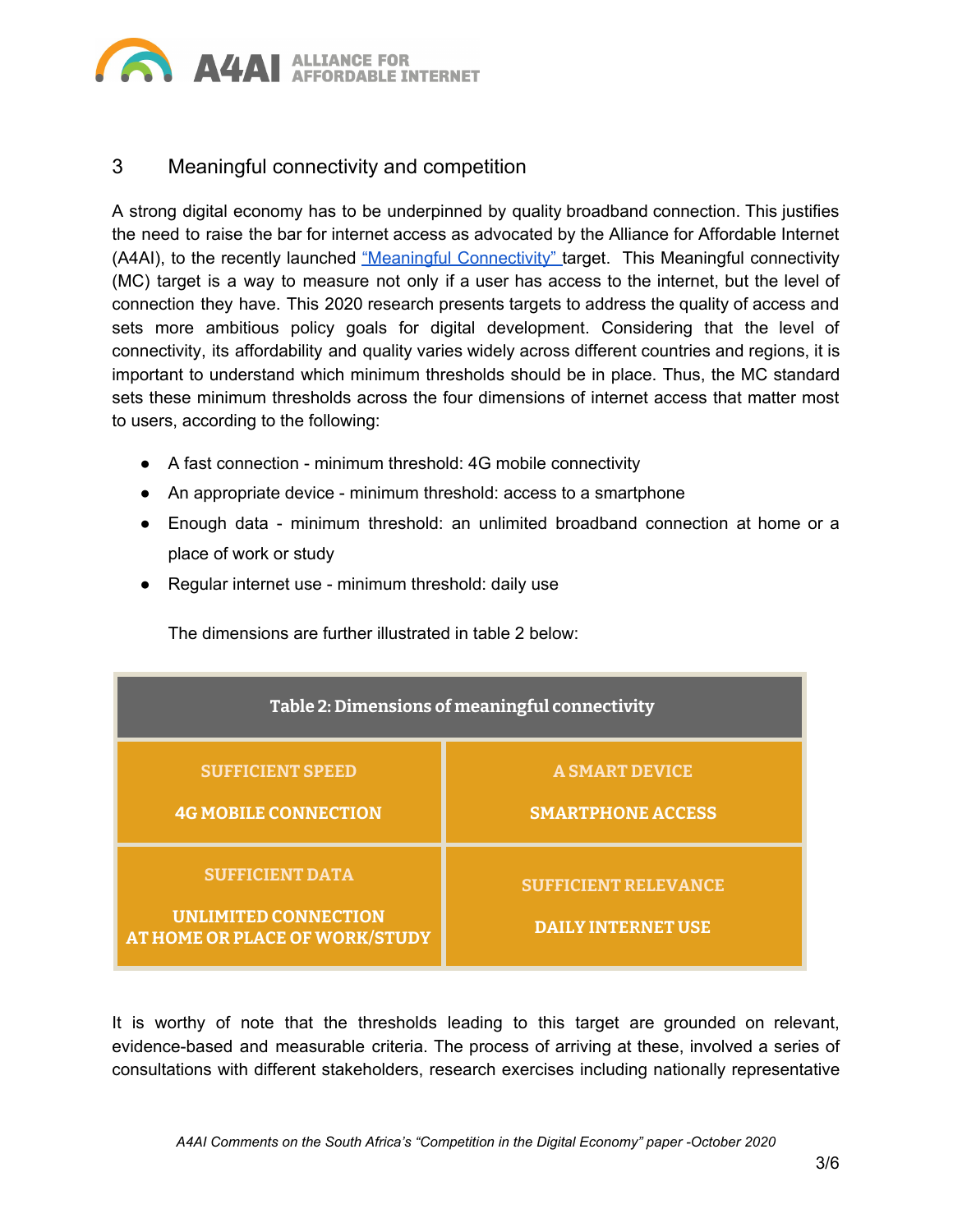

surveys of approximately 6000 people, and in depth (focus group) discussions with over 120 people in three countries.

A4AI's "Meaningful Connectivity" targets are aligned to the goals described under the section on regulatory issues in the digital economy to ensure inclusive growth as well as section 1.5 of the report.

We commend the paper's reference, to ensure greater collaborations with regulators in other jurisdictions to share knowledge and good practices. This is particularly important as the digital space often transcends borders and the harm of anticompetitive practices might not only hinder citizens local access but also decrease their ability meaningfully transacting business internationally.

#### 4. Rural connectivity and infrastructure sharing - Item 3.1 of the Report

An inclusive digital economy will have to prioritise coverage and services to peri-urban and rural areas and close the current gulf that exists. The potential for growth in this area is immense but this will require a targeted approach. In partnership with the Association for Progressive Communications (APC), the Collaboration on International ICT Policy for East and Southern Africa (CIPESA), the Digital Empowerment Foundation (DEF) and Facebook, A4AI has launched the [R](https://1e8q3q16vyc81g8l3h3md6q5f5e-wpengine.netdna-ssl.com/wp-content/uploads/2020/02/Rural-Broadband-Policy-Framework-Report-web-ready.pdf)ural Broadband Policy [Framework](https://1e8q3q16vyc81g8l3h3md6q5f5e-wpengine.netdna-ssl.com/wp-content/uploads/2020/02/Rural-Broadband-Policy-Framework-Report-web-ready.pdf) (RBPF) in early 2020, to provide guidance on how to address the pernicious digital divide faced by people living in rural areas. The RBPF acknowledges that "rural areas face special connectivity-related challenges and other severe divides not faced in urbanized areas", and provides "a basis for considering and adopting policy approaches most likely to facilitate the deployment and adoption of new and/or better broadband infrastructure and services in underserved rural areas".

The RBPF framework has 8 key elements and touches upon important issues related to competition and access in rural areas, such as the fact that technology-neutral licensing should guide service provision in rural areas, as long as the appropriate competition protections are in place. Infrastructure sharing is also a way to facilitate competition at the retail level to benefit rural areas. We believe the key elements in this framework and the great cases studies referenced would be useful in guiding the strategies for increased competition and expansion into rural areas of South Africa.

#### 5. Infrastructure Sharing - Item 1.5 of the report

The "Competition in the Digital Economy" paper also references infrastructure sharing as a crucial element to the Digital Economy (Section 1.5). A4AI has previously highlighted the need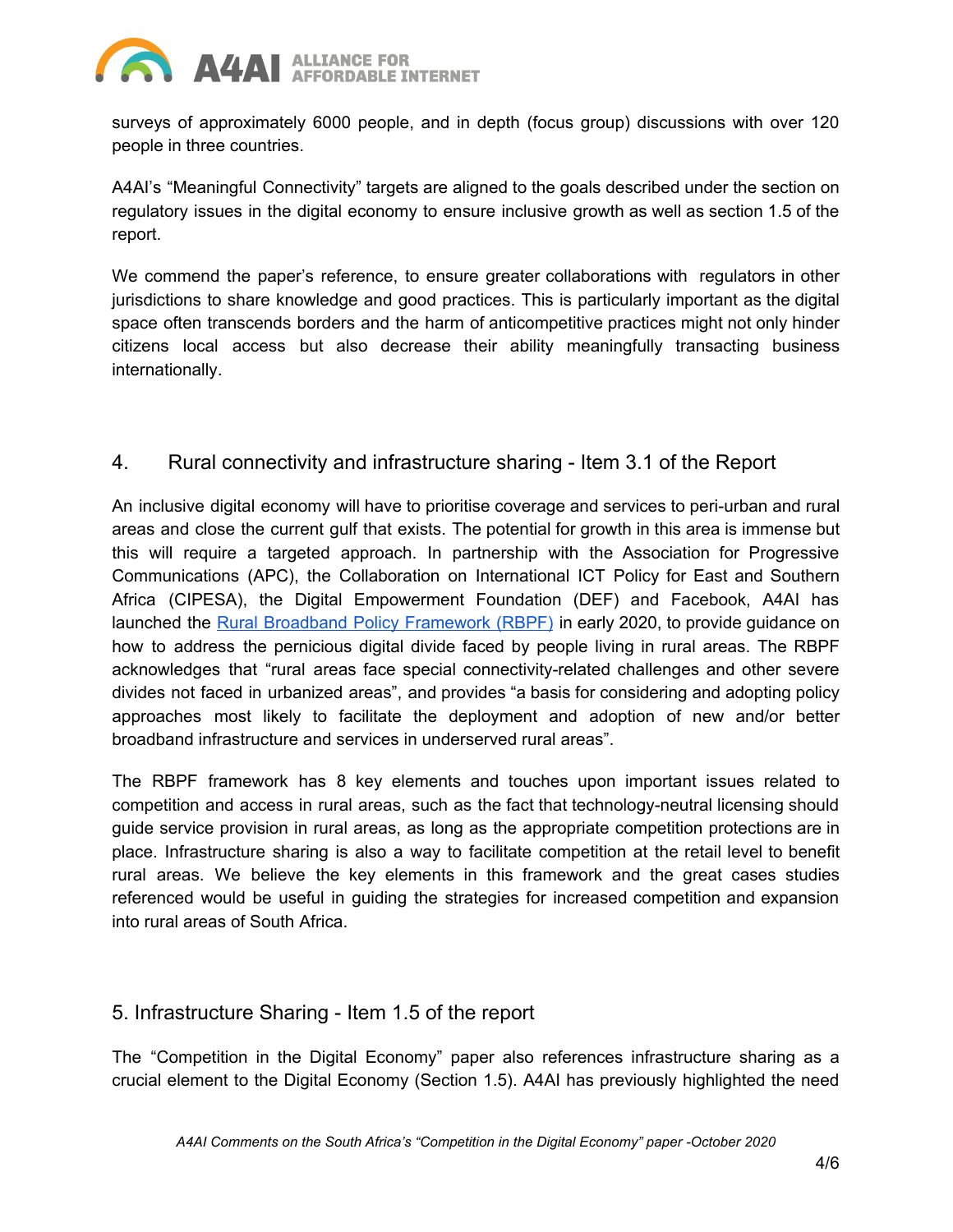

for infrastructure sharing backed by our good policy and [regulatory](https://a4ai.org/good-practices-database/?terms=infrastructure-sharing) practices. In our [2019](https://a4ai.org/affordability-report/report/2019/) [Affordability](https://a4ai.org/affordability-report/report/2019/) Report, South Africa was one of the countries featured during the assessment of the Wholesale Open Access Networks (WOANs). As the "Competition in the Digital Economy" report highlights, there are plans for the creation of an Wholesale Open Access Network ([WOAN\)](https://a4ai.org/affordability-report/report/2019/#building_wholesale_open_access_networks_for_competitive_markets) in South Africa, which can help fostering a more competitive market if implemented properly. It is worthy of note that the 2019 affordability report highlights, political will, capital, and time as fundamental dimensions of projects such as the one South Africa is proposing:

*"In the case of Mexico and Rwanda, two of the most advanced and promising examples and both based on 4G LTE technology, retail prices have decreased, and new retailers have started to operate. However, there are still doubts regarding the ability of new entrants to offer competitive services. Some criticisms — such as delays in project implementation — are expected, as is common in infrastructure projects. Overall, these projects do offer stakeholders a few lessons: as major infrastructure investments, these projects require extensive political will, capital, and time as foundations for development and impact* (A4AI, 2019)

Besides Mexico and Rwanda, which have focused on wireless networks, our report also analyzed the attempts of Kenya and Peru, which have rolled out fiber networks. Initial observations from these countries suggest that WOANs can be a viable alternative in certain conditions. The recommendation is that these projects are best suited to countries facing lower levels of connectivity and more consolidated markets that require more substantive changes in their broadband market.

#### 5. A note on recent relevant reports

In order to foster competition in the digital economy, ongoing investment across the internet supply chain needs to be encouraged, while also supporting and stimulating demand. This is acknowledged throughout your paper. We wish to highlight additional resources on infrastructure which might prove insightful . In September 2020, the International Telecommunications Union (ITU) launched the [Connecting](https://www.itu.int/en/myitu/Publications/2020/08/31/08/38/Connecting-Humanity) Humanity report, the result of a collaboration with A4AI. Our research revealed that nearly \$428 billion will be required to achieve universal connectivity to quality broadband internet in the next ten years. Internet infrastructure will require a major portion of the investment, with remaining funds dedicated to policy development and regulatory reform and digital skills training and local content production.

Furthermore In 2019, the Broadband Commission published the report [Connecting](https://www.broadbandcommission.org/Documents/working-groups/DigitalMoonshotforAfrica_Report.pdf) Africa Through [Broadband,](https://www.broadbandcommission.org/Documents/working-groups/DigitalMoonshotforAfrica_Report.pdf) a collaboration of A4AI, the World Bank and the Commission's Working Group on a Digital Infrastructure Moonshot for Africa. Box 5.1 in this report speaks to digital public platforms which is referenced in your paper. Other recommendations include a policy framework to support competitive investment in the sector as well as a roadmap to implement that framework. Both reports stress the importance of healthy market competition for innovation